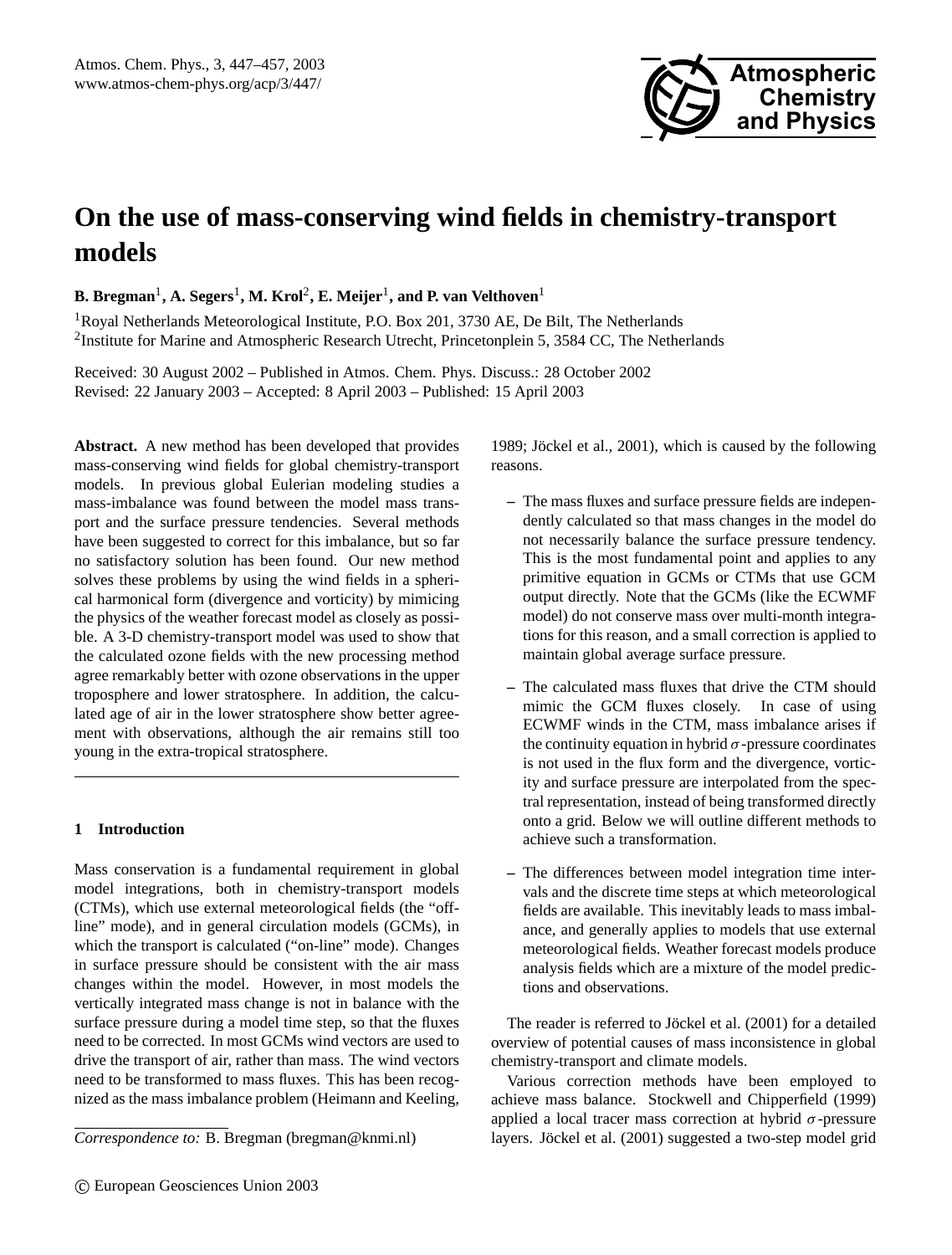adjustment to correct for the mass imbalance in the global 3-D CTM MATCH. They demonstrated that no corrections lead to unrealistic tracer distributions, but that corrections may also lead to (spurious) variations in tracer concentrations, particularly in the case of pronounced vertical gradients. Their conclusion was that the problem could potentially be remedied with advection in the flux form or, in case of an off-line model, with GCM air mass fluxes instead of velocities.

Heimann and Keeling (1989) and Heimann (1995) recognized this problem and applied corrections in the most consistent way by utilizing a mass-flux advection scheme in their 3-D CTM, tracer model version 2 (TM2) and mass fluxes from ECWMF. The correction method they applied is referred to in this work as the 'old' method and described in more detail in Sect. 2.

Bregman et al. (2001) also used this correction method in the next version of the tracer model (TM3). However, they found significantly higher modeled ozone fields in the lower(most) stratosphere than observed, which they attributed partly to errors in the mass fluxes by interpolation of the spectral meteorological fields to the Cartesian model grid (the second cause mentioned in the first paragraph). To solve this, they included the vertical mass fluxes directly from the meteorological fields and corrected the horizontal mass fluxes accordingly. This gave much better agreement with observations in the winter, but worse in summer. Moreover, this correction method could not be applied at pressure levels higher than 300 hPa. Therefore another solution had to be found.

In this work we report a new method for mass flux processing to solve the mass-imbalance problem. This method is designed for CTMs and GCMs and minimizes interpolation errors by integrating the spectral divergence, vorticity and surface pressure following Simmons and Burridge (1981). It further accounts for surface pressure changes for every model layer in a consistent manner (Segers et al., 2002).

We have performed two types of model experiments to evaluate the processing method. One involves the calculation of the mean age of air, and the second consists of integrations with an ozone tracer version of the model. We will show that, by using the new method, both the observed age of air and ozone fields are significantly better represented by the model.

In the following section we describe the tracer model and the old and new mass flux processing methods. Section 3 contains a description of the model experiment and presents the results of the model evaluation. The vertical air mass fluxes have been analyzed in Sect. 4 to explain the model results. This is followed by conclusions.

#### **2 Model description**

The global Tracer Model Version 3 (TM3) used in this study is a grid point 3-D Chemistry-Transport Model (CTM), originally developed by Heimann (1995); Heimann and Keeling (1989). Different versions of TM3 have been developed and validated recently (Dentener et al., 1999; Peters et al., 2001; Houweling et al., 1998; Van den Broek et al., 2000) 6-Hourly forecasts of the European Centre for Medium-range Weather Forecasts (ECMWF) are used to drive the transport. The model contains a Cartesian grid with a horizontal resolution of 2.5° × 2.5°. It further contains 31 hybrid  $\sigma$ -pressure levels with the top level at 10 hPa. The vertical resolution varies with altitude, being hundred to a few hundred meters in the troposphere, one kilometer around the tropopause gradually increasing to a few kilometers close to the model top. The tracers are advected using second-order moments (Prather, 1986). More detailed model description can be found elsewhere (Bregman et al., 2001).

The processing of the mass fluxes is performed using the 'old' and 'new' method, described in the following subsections.

# 2.1 Old method

In the old processing method the horizontal mass fluxes were derived from ECMWF spectral data, gridded on a  $1° \times 1°$ resolution. The horizontal mass fluxes [kg s<sup>-1</sup>],  $\Phi_h$  =  $(\Phi_u, \Phi_v)$  are balanced with the surface pressure tendency by adding 'small' correction fluxes  $\mathbf{F} = (F_u, F_v)$ , to the vertically integrated horizontal mass fluxes shown in Eq. (1):

$$
\delta_h \cdot \boldsymbol{F} = -[m_s(t_1) - m_s(t_0)]/\Delta t - \sum_{k=1}^{nlev} [\delta_h \cdot \boldsymbol{\Phi}_h(k)] \quad (1)
$$

with  $m_s$  the air mass [kg] representative for the grid column, defined by the surface pressure  $p_s$ , the grid cell area  $(A)$ , and the acceleration gravity g ( $m_s = p_s A/g$ ).  $\delta_h \Phi_h(k)$  is the net mass flux across a grid cell in the zonal and meridional direction at layer k.

The correction field,  $F$ , needed for mass balance is calculated by changing Eq. (1) into a Poisson equation, which is solved by discrete Fourier Transform (Heimann and Keeling, 1989; Heimann, 1995) (see also Segers et al., 2002, for details).  $\boldsymbol{F}$  is distributed over the vertical grid layers,  $\boldsymbol{l}$ , weighted arbitrarily with the magnitude of the uncorrected horizontal mass fluxes. By this method errors in the horizontal mass fluxes arise due to (i) interpolation and (ii) the arbitrarily vertical distribution of  $F$ , which lacks a realistic physical interpretation.

## 2.2 New method

In the new processing method the above mentioned problems have been solved. For mass balance the divergence, vorticity, and surface pressure are needed. For the surface pressure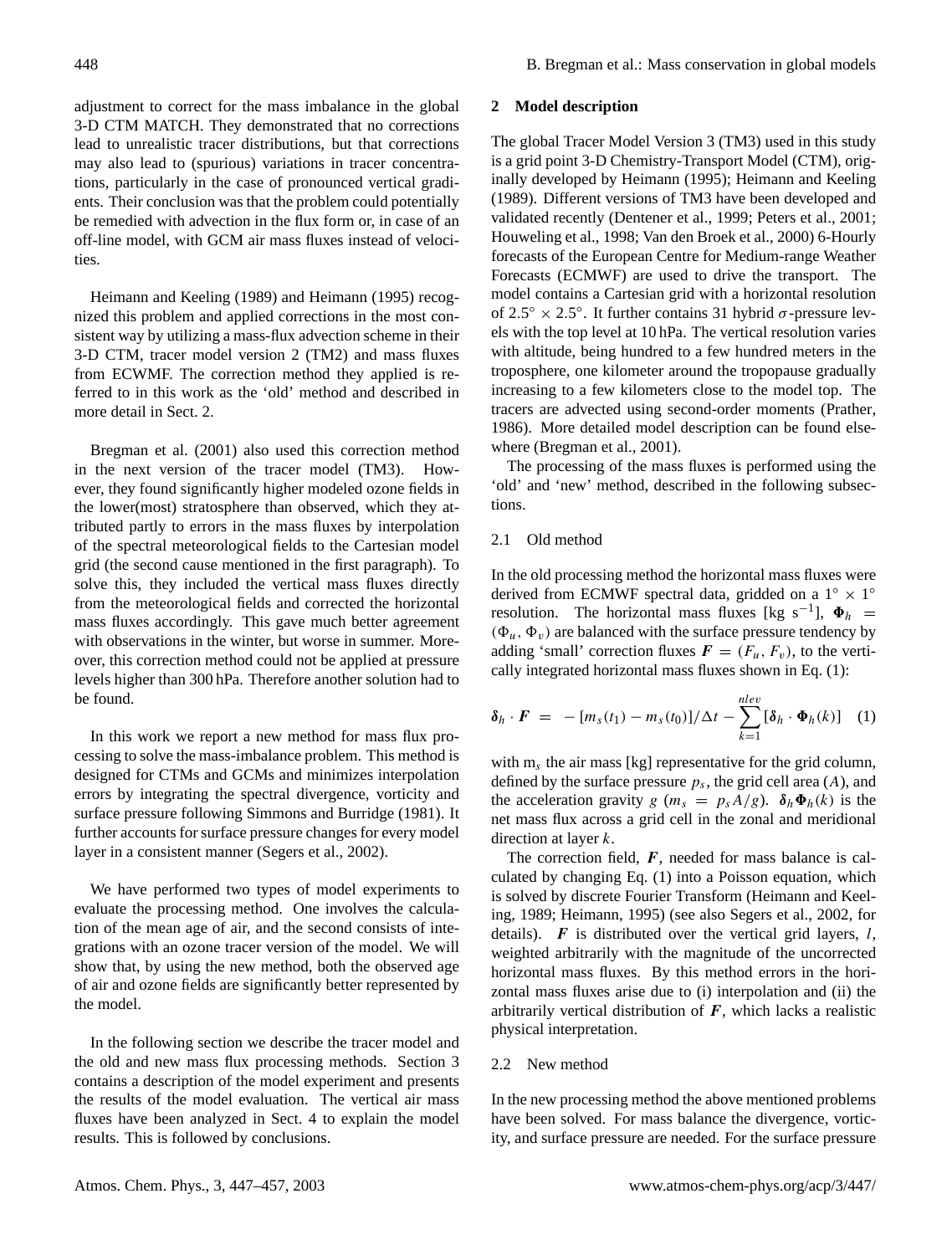# B. Bregman et al.: Mass conservation in global models 449

we have used the natural logarithm  $(\ln p_s)$ , since this is used by the ECMWF model. The new processing method requires that these quantities are retrieved in the original model representation, i.e. in spherical harmonics. The method is essentially the same as used in the ECWMF model (Simmons and Burridge, 1981), and is described in detail by Segers et al. (2002).

The horizontal mass fluxes [kg s<sup>-1</sup>],  $\Phi_h = (\Phi_u, \Phi_v)$  are obtained by integrating the spectral fields over the grid cell boundaries in the following equations.

$$
\Phi_u = \frac{R}{g} \int\limits_{\Delta\beta_i} \frac{U(\lambda, \beta, k)}{\cos \beta} \Delta p_k \, d\beta \tag{2}
$$

$$
\Phi_v = \frac{R}{g} \int\limits_{\Delta\lambda_i} V(\lambda, \beta, k) \Delta p_k \, d\lambda \tag{3}
$$

In here,  $\lambda$  is the longitude,  $\beta$  the latitude,  $\Delta p_k = \Delta a_k +$  $\Delta b_k p_s$  the pressure difference over a model layer k with  $a_k$ and  $b_k$  the hybrid coefficients, and  $(U, V) = (u, v) \cos \beta$ , a scaled velocity vector. The latter is easy to compute in spectral form from spectral vorticity and divergence.  $R$  represents the radius of the earth  $[m]$  and g the acceleration of gravity.

As described above, these mass fluxes should be consistent with the mass tendency obtained from the surface pressures  $p_s$  [Pa], which are calculated from their spectral representation by surface integration over the grid cell.

The vertical mass fluxes  $\Phi_w$  [kg s<sup>-1</sup>] for a level k are calculated by vertical integration of the mass divergence and pressure gradients in Eqs. (4) and (5).

$$
\Phi_w = \frac{R^2}{g} \iint\limits_{A_i} \left[ \left( \sum_{j=1}^{n_{lev}} \Omega_j \right) b_{k+1/2} - \sum_{j=1}^k \Omega_j \right] \cos \beta \, d\beta \, d\lambda \, (4)
$$

where

$$
\Omega_j = D_j \left( \Delta a_j + \Delta b_j p_s \right) + \frac{V_j}{\cos \beta} \cdot (\nabla (\ln p_s)) p_s \Delta b_j(5)
$$

Here  $\Omega = \nabla \cdot (\mathbf{v} \cdot \Delta p)$  and represents the horizontal mass divergence [kg s−<sup>1</sup> ]. It is computed from the 'velocity divergence'  $D_j = \nabla \cdot \mathbf{v}$  [s<sup>-1</sup>], and the horizontal gradient of the surface pressure ( $\nabla$  ln  $p_s$ ). The latter arises because of orography and is relevant for models with vertical hybrid  $\sigma$ pressure levels. For models with plain pressure levels the second term on the right in Eq. (5) can be omitted, since  $\Delta b_i$  $= 0$ .  $\nabla$  ln  $p_s$  can also be derived from ln  $p_s$  in spectral representation.

After expansion into Legendre functions (Eq. 5 in Segers et al., 2002), the spectral fields are integrated numerically over the grid cell boundaries (for horizontal fluxes) or grid cell area (for average surface pressure and vertical flux).

A small mass imbalance is still present between the mass tendency and the calculated vertical and horizontal mass fluxes, since the meteorological fields represent a discrete



**Fig. 1.** Observed mean age of air at 20 km altitude, compiled from all ER-2  $CO<sub>2</sub>$  data from 1992 and 1998 (solid line), including the error bars  $(\pm 2\sigma)$  (Andrews et al., 2001). The model results are shown by the dashed (old method) and solid (new method) lines.

time condition. To obtain mass fluxes that are in balance with the mass tendency over the considered time interval, a correction flux  $F_k$  is obtained. This correction flux is computed independently for each layer  $k$ , in a way similar to the old procedure, and is added to the horizontal fluxes in equation 6.

$$
\delta_h \cdot \boldsymbol{F}_k \ = \ -[m_k(t_1) - m_k(t_0)]/\Delta t - \delta_h \cdot \boldsymbol{\Phi}_h(l) - \delta_k \boldsymbol{\Phi}_w(l)(6)
$$

with  $\delta_k$  as the vertical difference operator (see also Eqs. 15 and 16 in Segers et al., 2002). Note that now  $\delta_k \Phi_w$  is explicitly included, representing the net vertical mass flux for every vertical layer, k.

#### **3 Model evaluation**

We have performed model experiments with two different versions of the TM3 model to evaluate the mass flux processing methods. First we calculated the mean age of air in the stratosphere with a tracer-pulse experiment. Next, we simulated a realistic ozone distribution by integrations of the TM3 ozone tracer version. By calculating the mean age of air the large-scale circulation is examined. The ozone tracer experiment allows us to test the model performance on shorter time scales in regions with large tracer gradients and strong dynamical mixing. The model results have been compared with in situ observations.

#### 3.1 Mean age of air experiment

The age spectrum, formally developed by Hall and Plumb (1994), is the probability distribution function of transit times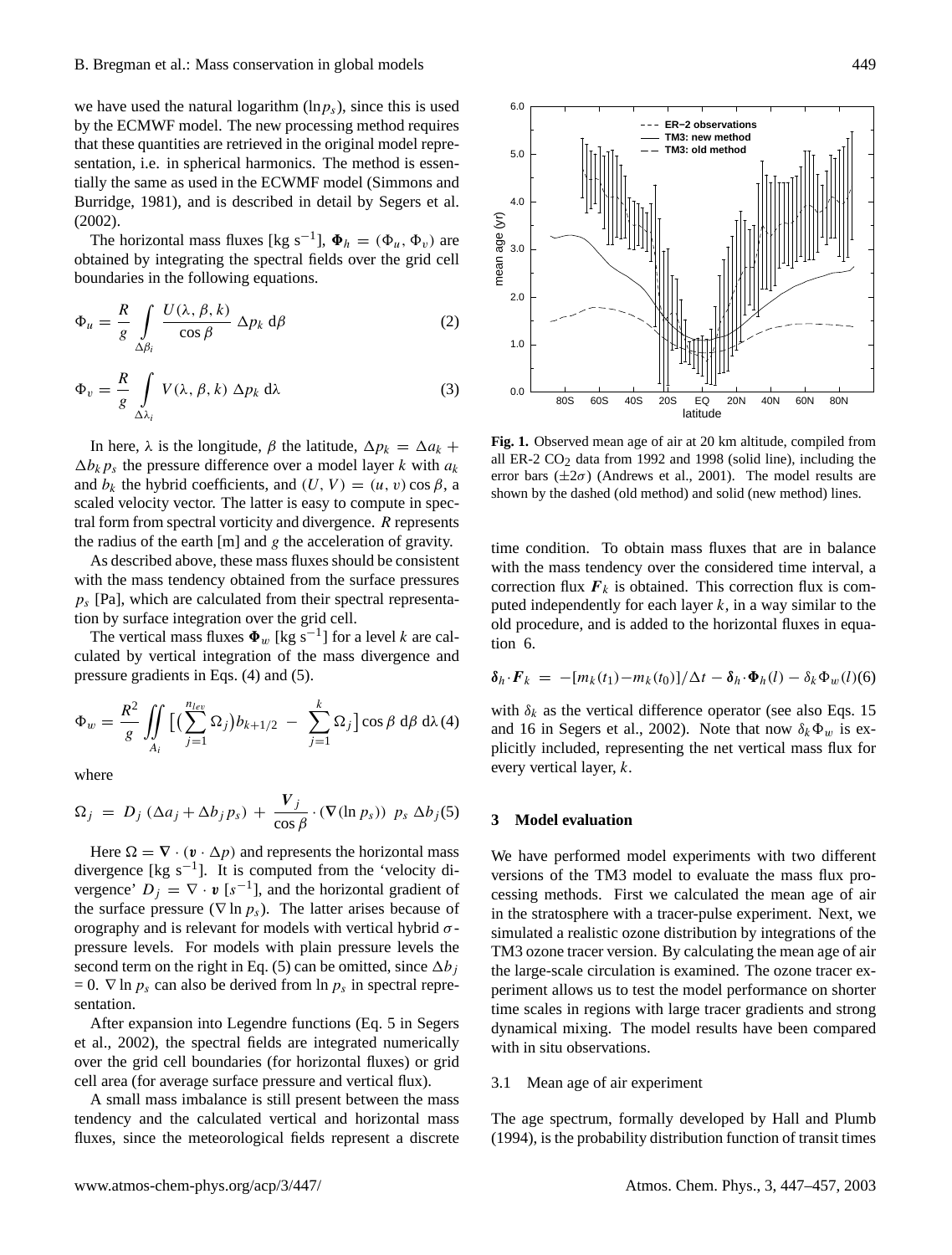of parcels from a source region to the sample region. This concept has shown to be a useful diagnostic for evaluating transport processes in global models (Hall et al., 1999). However, caution must be taken if a model evaluation relies on the mean age of air only, since artifacts in different aspects of the circulation, which are not present in the mean age, may compensate (Schoeberl et al., 2002).

With a global transport model (CTM or GCM) the age spectrum is directly obtained from a passive tracer simulation where the mixing ratio in a small tropospheric volume is set equal to a delta-function in time. The source volume is located between 10◦ S and 10◦ N in the lowest 8 model layers, up to about 800 hPa, where the initial mixing ratio was set to one during the first model time step and zero hereafter. The response is then simply the age spectrum (Hall and Waugh, 1997). To allow the model to reach a stationary tracer distribution, the total simulation time was continued for 20 years, using the ECMWF meteorology of 1996 repeatedly.

Note that the mean age of air represents only the first moments of the age spectrum, and thus gives no information of higher moments or variability on shorter time scales (Hall et al., 1999). To evaluate the old and new mass flux processing methods, we therefore compared the modeled mean age of air with long-term mean observations only. Such data were derived from a 7-year average in situ  $CO<sub>2</sub>$  data record, sampled on board the ER-2 aircraft (Andrews et al., 2001).

## 3.1.1 Comparison with observations

Figure 1 shows the zonally-averaged mean age of air at 20 km from both model simulations (with the old and new mass fluxes) and the observed mean age of air at 20 km altitude. The mean age derived with the old winds is significantly too small in the extra-tropics, an earlier recognized problem that exists in many CTMs (Hall et al., 1999). The new method results in a mean age that is much closer to observations in the extra-tropics and illustrates a serious impact of the processing method. In the tropical region the air becomes somewhat older. Nevertheless, the calculated mean age of air remains too young in the extra-tropics.

#### 3.2 Ozone tracer experiment

This model version of TM3 contains an ozone tracer with prescribed ozone production and first- and second-order loss rates from a stratospheric 2-D model (Pitari et al., 1993). The tracer is constrained by an ozone climatology (Fortuin and Kelder, 1998) down to 50 hPa, scaled with 1996 Global Ozone Monitoring Experiment (GOME) total ozone column data. More details of this version is given by Bregman et al. (2001). The studied year is 1996 and we will focus on the northern midlatitude UTLS (upper troposphere and lower stratosphere).

Instantaneous 3-D model ozone fields have been compared with two sets of observations. One set contains ozone pro-

files from three ozone sounding stations (Hohenpeissenberg, Wallops Island, and Churchill), taken from the World Ozone Ultraviolet Radiation Data Centre (WOUDC) at the Meteorological Service of Canada. The second data set includes ozone data from the two most frequently flown MOZAIC flight tracks in the northern midlatitudes, namely Frankfurt – New York (FRA-NEW) and Vienna – Tokyo (VIE-TOK) (Marenco et al., 1998). To compare the model results with the MOZAIC observations, seasonally averaged flight tracks were created and the model ozone fields were interpolated to the aircraft location and pressure. The processing and comparison procedures have been developed by H. Teyssedre et ` al. [Personal Communication] and applied in Bregman et al. (2001).

#### 3.2.1 Comparison with observations

Figures 2, 3 and 4 show results from comparisons with seasonally averaged ozone profiles from Wallops Island, Hohenpeissenberg, and Churchill. The calculated profiles using the old method are the same as shown in Bregman et al. (2001). The new method yields significantly better agreement for the whole potential temperature  $(\theta)$  range shown and at all three stations, especially at Churchill. The best agreement is found between  $\theta$  levels of 330–370 K. Outside this layer considerable deviations remain, which probably illustrates the limitations of using a parameterized ozone chemistry scheme in the model. Both at higher and lower  $\theta$  levels photochemistry may play a more important role. In addition, uncertainties in the convection parameterization and the limited model grid resolution may become more critical in the upper troposphere.

Figures 5 and 6 show the results of a comparison between seasonally averaged model ozone mixing ratios +/ one sigma  $(\pm 1\sigma)$  and MOZAIC observations for the 'mean' flight FRA-NEW and VIE-TOK. The dashed lines represent the results when the old processing method is applied and are the same as the solid red lines in Plates 2 and 3 in Bregman et al. (2001). In Bregman et al. (2001) several CTMs and GCMs participated in a model intercomparison with the same model setup for the ozone integrations as in this study. The flight track VIE-TOK is chosen because all models showed significant disagreement with observed mean mixing ratios and variability (the latter especially in summer) (Bregman et al., 2001).

A remarkable result is the excellent overall agreement for both mixing ratios and variability when the new processing method is used (solid lines). The large overestimate in all seasons, except for summer, has now disappeared. Even in summer the observed variability is well represented by our model.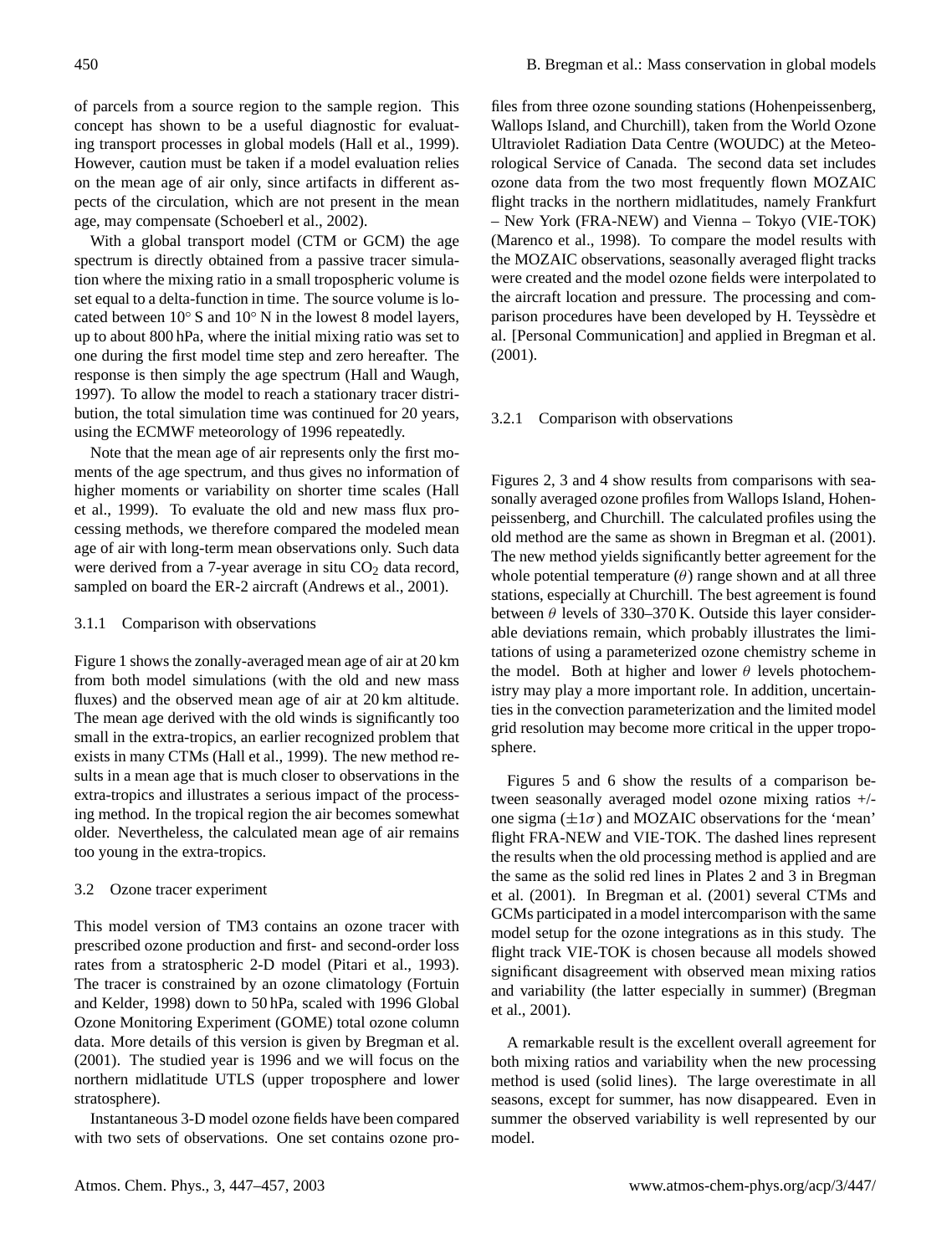

**Fig. 2.** Seasonal mean ozone partial pressure (mPa)  $\pm 1\sigma$  from ozone sonde observations (filled grey) at Wallops Island. The dashed and solid lines represent the model results using the old and new mass flux processing method, respectively. The vertical axis is represented by the potential temperature [K].

## 3.3 Analysis of the vertical mass fluxes

To explain the differences between the model results using both processing methods we have analyzed the vertical mass fluxes. Figure 7 shows the zonal and annual mean vertical mass flux and standard deviation at 500, 200 and 100 hPa between 80S and 80N. At 500 hPa differences in the mean mass flux are small, as can be expected from the old correction procedure, which contains a mass-weighted correction factor. Since maximum divergence is often found around 500 hPa, the correction is biased towards this pressure level. At 200 hPa the old winds contain stronger upward transport in the tropical region and stronger downward transport in the subtropical jet streams. This explains the older air in the tropical region using the new winds. At lower pressure levels the magnitude of the mass fluxes become much smaller, and so are the differences in the mean mass fluxes. However, the mass flux variability changes significantly, which will be discussed below.

Older tropical air could also have been caused by enhanced lateral mixing with older extra-tropical air. However, given the steeper latitudinal gradient, enhanced meridional mixing does not seem to be present in the new winds. The meridional gradient, calculated with the new winds, remains nevertheless less steep than observed, indicating that the exchange between the tropics and extra-tropics may still be too strong. This has been found in other CTMs (Hall et al., 1999).

Note further that by using the meteorology of one particular year (1996), the calculated mean air age in the (sub)tropics may be underestimated, since the quasi-biennial oscillation (QBO) was in its easterly phase (Baldwin et al., 2001). On the other hand, the inter-annual variability of the age of air in the tropics is basically unknown, given the very limited observations (Waugh and Hall, 2003).

The winds derived by the old method most likely caused too much 'ventilation' or vertical mixing, an earlier reported shortcoming in CTMs (Schoeberl et al., 2002). Figure 7 indicates that vertical mixing is less pronounced using the new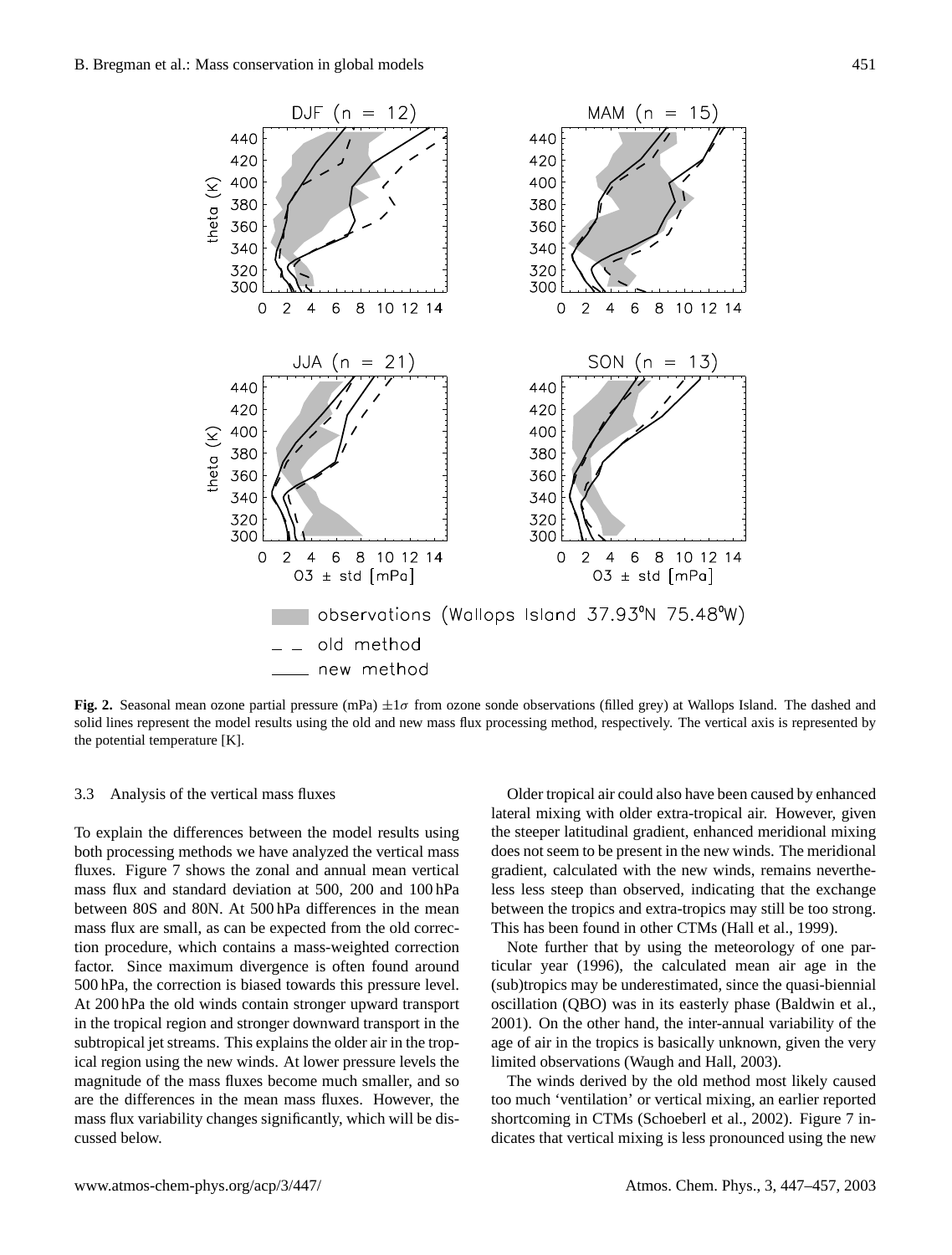

**Fig. 3.** Similar to Fig. 2, but for Hohenpeissenberg.

processing method and thus leads to an older mean age of air. In addition, the calculated mass flux variability is closer to reality, as will be discussed below, which also contributes to improved representation of the mean age of air.

Figure 7 shows that the new winds yield slighty larger variability of the vertical mass flux in the (sub)tropics, while it is significantly less in the old winds at middle and at high latitudes, especially at 200 and 100 hPa. For the ozone distribution in the tropopause region the vertical mass flux variability is an important quantity as will be shown below.

The main causes for the differences in vertical mass flux variability between both methods are (i) interpolation of spectral data to a Cartesian grid and (ii) a mass correction by applying a distribution function based on the total vertically integrated mass. In the new method the surface pressure tendency is taken into account in the mass balance equation for every vertical model layer. The old processing method therefore may introduce enhanced spurious variations in the vertical mass fluxes.

The weight of the interpolation errors increase when the

grid cells become smaller, explaining the large increase of vertical mass flux variability closer to the poles with the old winds. By better representation of the winds the new method improves the 'real' mass flux variability. This is the most likely reason for the larger vertical mass flux variability in the tropical region using the new winds. The more realistic representation of mass flux variability is illustrated below.

Figure 8 shows the vertical mass flux variability ( $2\sigma$ ) at 500, 200 and 100 hPa for the winter period along all longitudes at 50 N. As shown for the zonal mean in Fig. 7, the old fluxes show larger variations than the new fluxes. A notable result in Fig. 8 is the much clearer manifestation of orography, and the North-Atlantic and Pacific storm tracks when applying the new method. Two distinct sharp maxima are present in the new fluxes indicating orographic effects, associated with the Rocky Mountains and the Himalayas. Also the North-Atlantic and Pacific storm tracks are somewhat more pronounced in the new winds. In reality orography and storm tracks induce enhanced vertical motion. The new method resolves this enhancement more accurate since the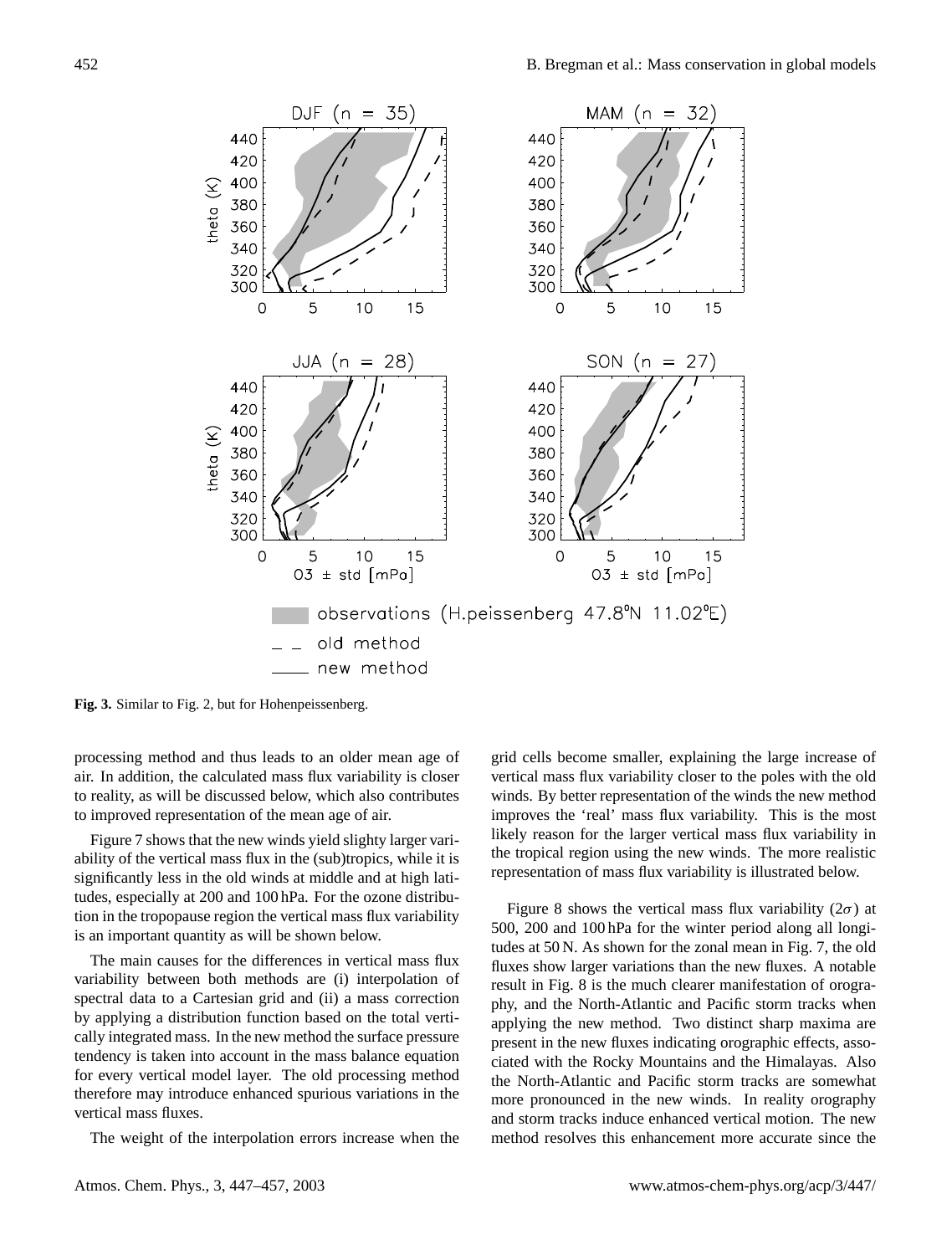

**Fig. 4.** Similar to Fig. 2, but for Churchill.

mass flux corrections are performed per vertical layer independent from the other layers. In the old method the corrections are equally distributed in the vertical, leading to smearing out of the variability.

The important role of the vertical mass flux variability for modeled ozone is further illustrated by comparing winter with summer. In contrast to the winter situation, in summer (see Fig. 9) the differences in mass flux variability between both methods are small, and so are the differences between modeled ozone distributions (see Figs. 2a and b). Hence, it seems that the difference in mass flux variability between both processing methods correlates with the differences in modeled ozone.

The observations for the MOZAIC flights were made close to the bottom edge of the large vertical ozone gradient near the tropopause. Fluctuations of the vertical mass flux will therefore lead to a net downward transport of ozone. This is the main reason for the large overestimation of ozone in the lowermost stratosphere when the old mass fluxes are used. Note that the annually average global downward ozone flux

across the 150 hPa level is reduced from about  $1700$  Tg yr<sup>-1</sup> (Bregman et al., 2001) to  $850$  Tg yr<sup>-1</sup>. The latter flux is much better in agreement with estimates from observations reported in other studies (Murphy and Fahey, 1994).

Although in principle the new method applies to all models, the difference between the old and new method increases when the vertical levels are of a hybrid  $\sigma$ -pressure character. Nevertheless, it is important to note that even at fixed pressure levels (100 hPa) the mass flux variability is improved (see Figs. 7 and 8).

## **4 Conclusions**

A new mass flux processing method has been developed for chemistry-transport models. The method provides improved tracer-mass conserving wind fields, which solves the 'massinconsistency' problem, reported in earlier model studies. It takes into account the imbalance of the mass budget for every grid cell and corrects it through adjustment to the horizontal mass fluxes.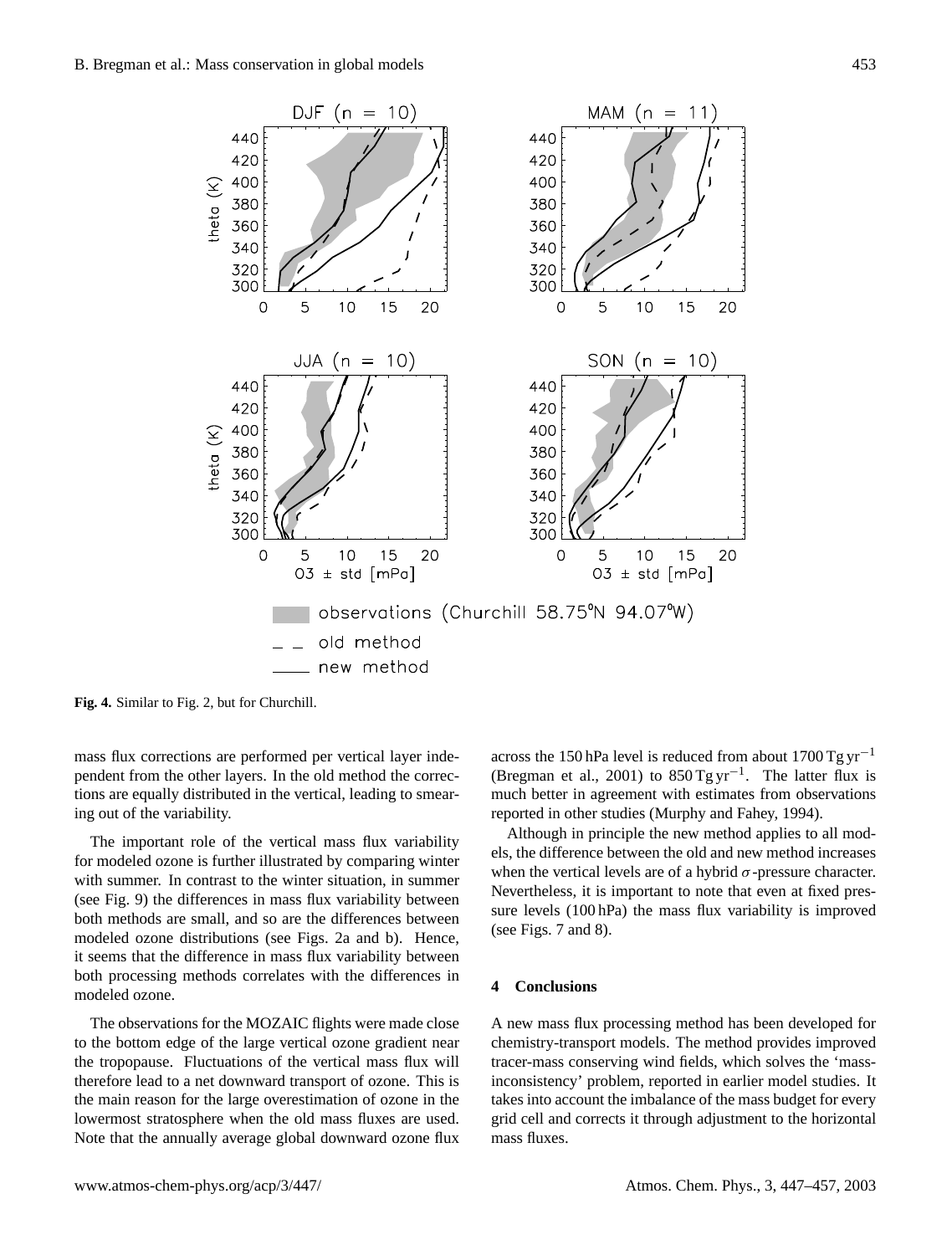

**Fig. 5.** Seasonal mean ozone mixing ratios (ppbv)  $(\pm 1\sigma)$ , as observed during the MOZAIC project for the flight Frankfurt – New York (filled grey), and calculated by the model using the old (dashed) and the new (solid) mass flux processing method.

Two different versions of the TM3 model, a 3-D CTM with ECMWF meteorological fields to drive the transport, were used to evaluate the mass flux processing methods. One version contained an artificial tracer in a tracer-pulse experiment to calculate the mean age of air. The other version contained ozone as a tracer with a prescribed production and loss rates, constrained with an observed ozone climatology.

The calculated mean age of air and ozone distributions were compared with observations. The mean age of air is much better represented using the new mass fluxes, most likely caused by reduced vertical mixing. Nevertheless, the



**Fig. 6.** Similar to Fig. 5, but for the flight Vienna – Tokyo.

calculated mean age of air remains somewhat too young in the extra-tropical lower stratosphere. A potential cause is the limited representation of the large-scale stratospheric circulation when using a model top at 10 hPa. To investigate this, additional experiments with the new ECMWF re-analysis (ERA40) are currently underway.

The ozone distribution in the lower stratosphere shows better agreement with balloon observations, with the best agreement at  $\theta$  levels between approximately 330–370 K. Outside this height range deviations remained, probably due to the limitation of the use of prescribed ozone chemistry. A striking improvement and excellent agreement with MOZAIC observations was found for ozone in the northern midlatitude tropopause region in all seasons over all longitudes, both in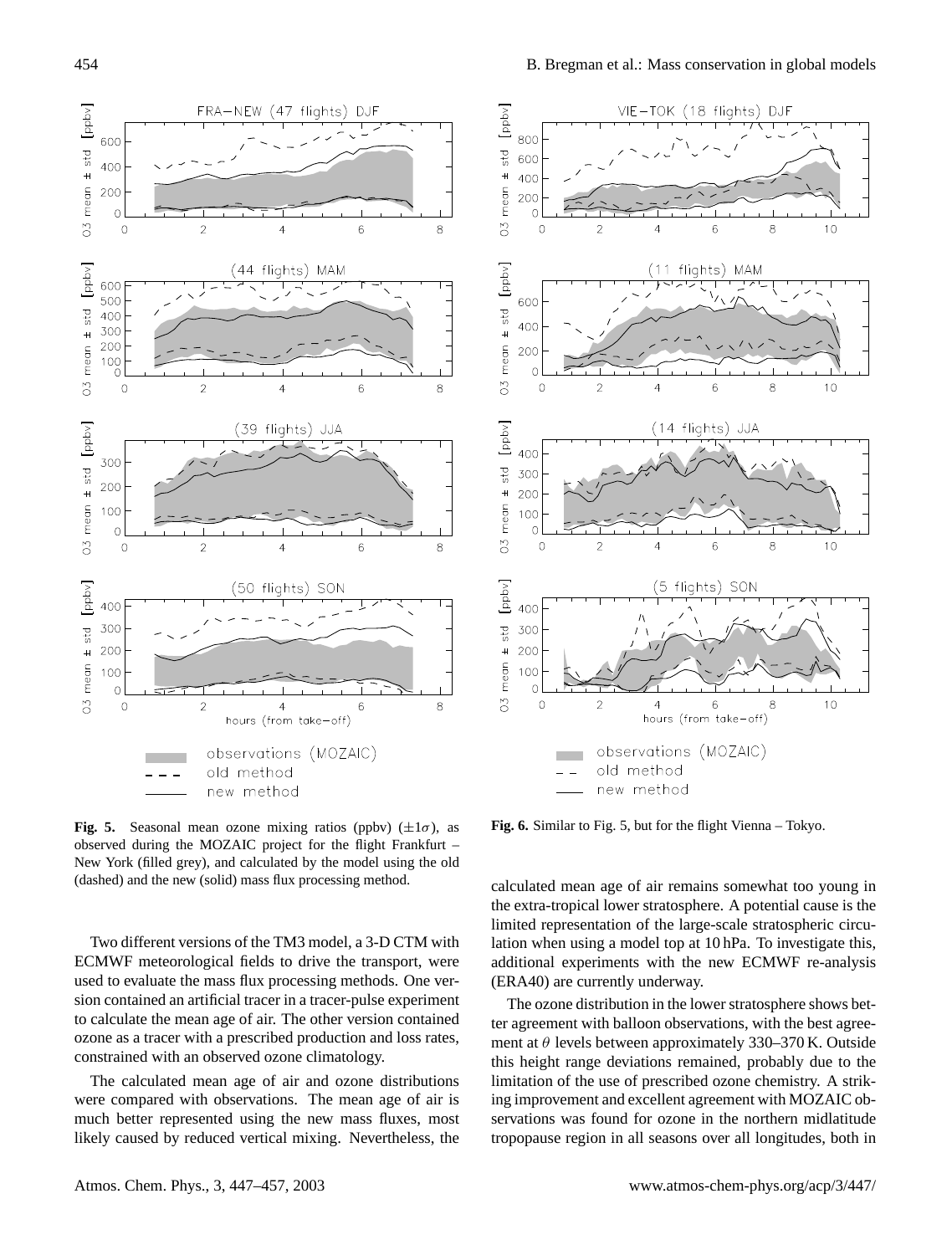$N$  [Po/s]

 $-0.03$ 

 $-0.02$ 

 $-0.0$ 

 $0.00$  $0.0$ 

 $0.02$ 

500hPa

OLD

**NFW** 





 $0.4$ 

 $0.\overline{3}$ 

 $0.2$ 

 $0.1$ 

W STDEV

**Fig. 7.** Yearly and zonal mean vertical mass flux (Pa s<sup>-1</sup>) and standard deviation ( $\pm 2\sigma$ ) calculated by the model at 100, 200 and 500 hPa, using the old (thin solid lines) and the new (thick solid lines) mass flux processing method.

mean mixing ratios and variability.

By analyzing the vertical mass fluxes, most of the differences in modeled ozone and mean age of air between the old and the new processing methods could be explained. We have illustrated that the old mass flux processing method smooths out much of the real mass flux variability, while on the other hand it may create spurious variability. We have demonstrated that the model representation of the observations considerably improves when the mass fluxes contain less spurious and more realistic variability, even at fixed pressure levels.

The problems reported here are probably not restricted to models that use assimilated meteorological data to drive the transport. In many Eulerian climate models spectral wind fields are transformed into mass fluxes to perform the advection of tracers. For these models, as well as for offline models, it is recommended that the vertically integrated mass divergence is made consistent with the surface pressure changes. All relevant terms, including  $\nabla$  ln  $p_s$ , should be calculated using their spherical harmonic representation. Finally, a FORTRAN90 code of the new processing algorithm is available at http://www.knmi.nl/∼segers.

*Acknowledgements.* We are grateful to the MOZAIC and WOUDC community for the availability of the ozone data. We also thank Arlyn Andrews for the mean age of air data shown in Fig. 1. Very valuable comments were given by Martin Heimann, Philip Cameron-Smith, and an anonymous reviewer, that greatly improved the manuscript. The age of air model simulations have been performed in the framework of the EU-project TRADEOFF (contract EVK2-1999-00030). Part of this work is funded by the EU-project TOPOZ II (contract ENV4-CT97-0542) and TOPOZ III (contract EVK2-CT-2001-00102).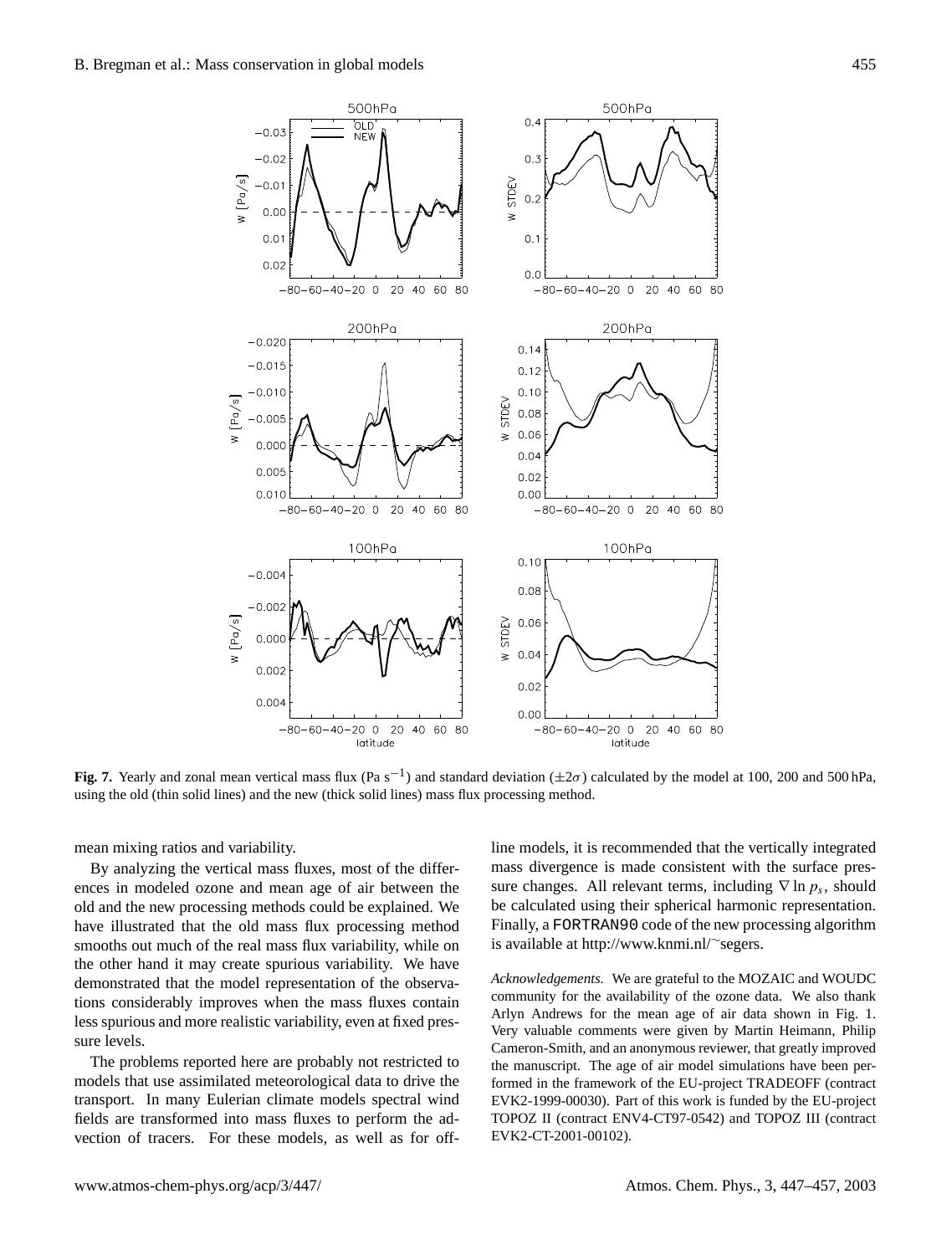

**Fig. 8.** Standard deviation ( $2\sigma$ ) of the calculated vertical mass flux (Pa s−<sup>1</sup> ) at 50◦ N and three different pressure levels (100, 200 and 500 hPa) in December, January, and February (DJF), using the old (thin solid lines) and the new (thick solid lines) mass flux processing method.

#### **References**

- Andrews, A., Boering, K., Daube, B., Wofsy, S., Loewenstein, M., Jost, H., Podolske, J., Webster, C., Herman, R., Scott, D., Flesh, G., Moyer, E., Elkins, J., Dutton, G., Hurst, D., Moore, F., Ray, E., Romanshkin, P., and Strahan, S.: Mean ages of stratospheric air derived from in situ observations of  $CO<sub>2</sub>$ , CH<sub>4</sub>, and N<sub>2</sub>O, J. Geophys. Res., 106, 32 295–32 314, 2001.
- Baldwin, M., Gray, L., Dunkerton, T., Hamilton, K., Haynes, P., Randel, W., Holton, J., Alexander, M., Hirota, I., Horinouchi, T., Jones, D., Kinnersley, J., Marquardt, C., and Takahasi, M.: The



**Fig. 9.** Similar to Fig. 8, but for June, July, and August (JJA).

quasi-bienial oscillation, Rev. Geophys., 39, 179–229, 2001.

- Bregman, A., Krol, M., Teyssedre, H., Norton, W., Chipperfield, ` M., Pitari, G., Sundet, J., and Lelieveld, J.: Chemistry-transport model comparison with ozone observations in the midlatitude lowermost stratosphere, J. Geophys. Res., 106, 17 479–17 496, 2001.
- Dentener, F., Feichter, J., and Jeuken, A.: Simulation of the transport of Rn<sup>222</sup> using on-line and off-line global models at different horizontal resolutions: A detailed comparison with measurements, Tellus, 51, 573–602, 1999.
- Fortuin, J. and Kelder, H.: An ozone climatology based on ozonesonde and satellite measurements, J. Geophys. Res., 103, 31 709–31 734, 1998.
- Hall, T. and Plumb, R.: Age as a diagnostic of stratospheric transport, J. Geophys. Res., 99, 1059–1070, 1994.